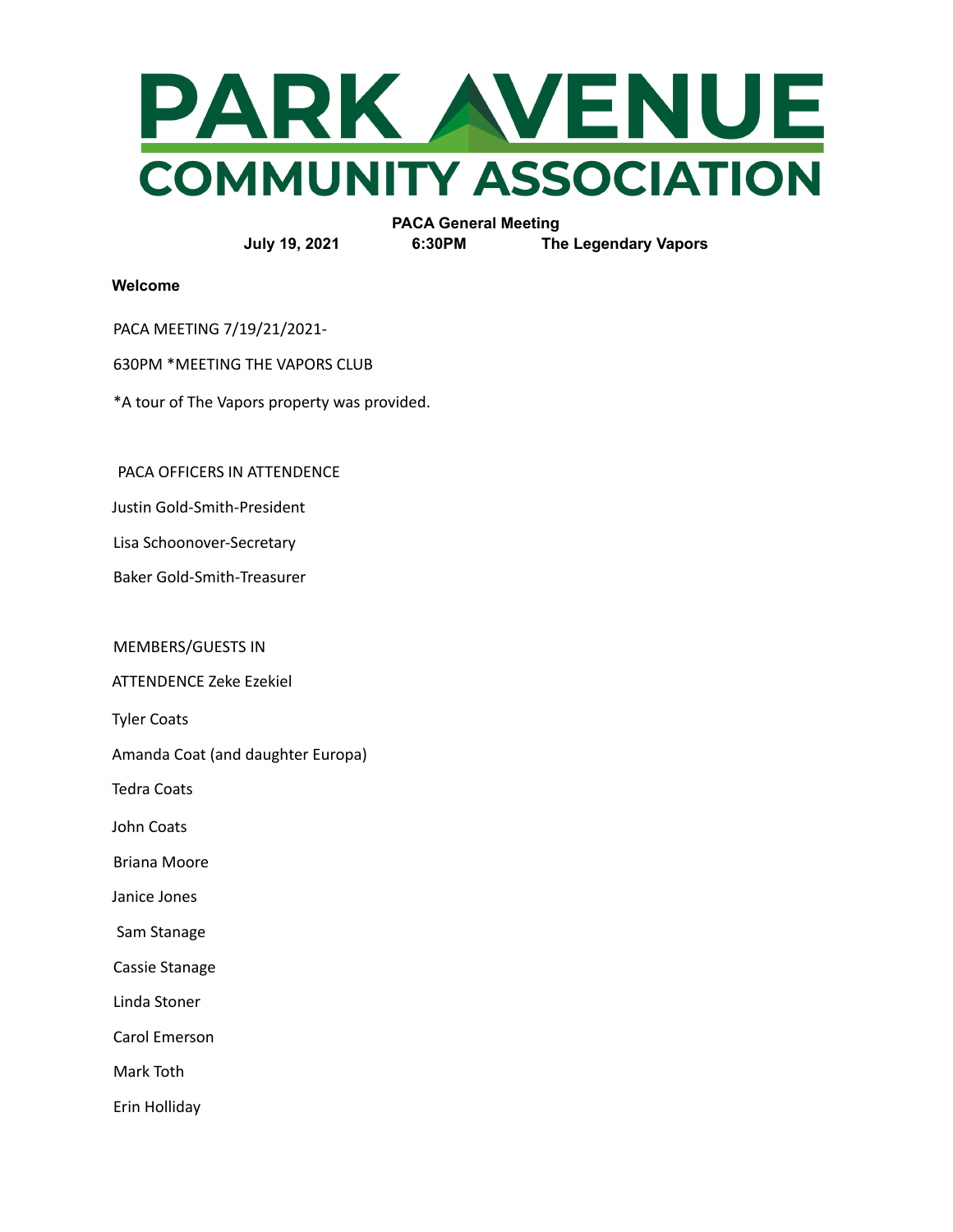Tom Wilkins-Manager of The

Vapors Jimmy Miller-owner of The

Vapors

## Justin called meeting to order.

**Anything is Popsible!!!!!!** Event report- Briana Moore… the Splash Pad fundraiser held on July 8 was very successful. Many neighborhood citizens attended. The event raised 4097.00 (combination of selling memorial/honorary bricks and donations.) bringing the new Splash Pad fund balance to 8379.00. The projected cost of the Splash Pad is 100,000 dollars. Future fund raising will continue. Cindy Rogers will be pursuing a monetary grant through Arkansas Community Association.

**Clean Sweep program**- from **July 19-August 6**, conducted by the city of Hot Springs. The city will assess and target areas for cleanup. They will be looking for abandoned cars, broken window, trash, etc.

Areas to be assessed: Glade St. to Bower St., Park Ave. & Magnet area, Ramble St to Tom Ellsworth, and other areas.

Cleansweep Hot Springs-City of Hot Springs program to provide citizens to get rid of accumulated and unwanted household items and a variety of other detritus. The program will operate from July 26- August8. CAPS trucks will operate daily in the Park Ave. neighborhood for curbside pick up of solid waste.

**Light Uptown update** - Zeke Ezekiel.. the Light Uptown Committee is planning a Casino Night benefit fundraiser for November 14, 2021, from 630pm-9pm. There will be casino table games, silent and live auction.

General admission price-50.00 per person

VIP admission-75.00 per person

The Vapors will have the bar open. (Individuals are responsible for their chosen refreshments)

HS City updates-Erin Holliday…

\*Majestic site proposal vote set for July 20.

\* Majestic baseball complex construction is progressing.

\*CHI St. Vincent Hospital has reported over a thousand new covid cases in a one month period. Only one of the new cases had been vaccinated. \*reminder-the available vaccines are 99.2 % effective.

\* 7/31/21 the HS City Directors will hold their annual retreat to discuss goal setting for 2022. The retreat is open to the public. Erin has mentioned that one of her main goals is to establish an